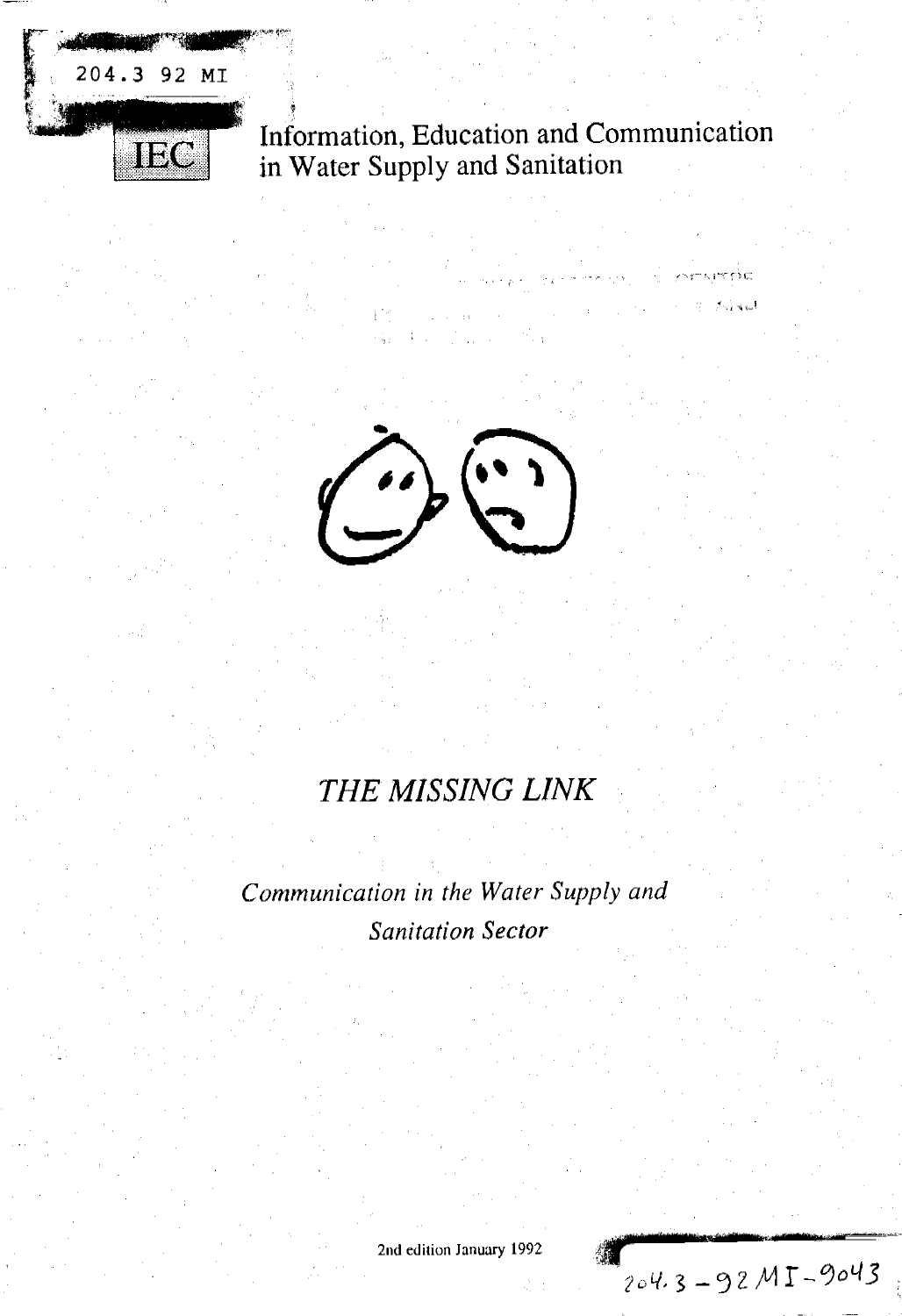15N 9043<br>204.3 92 MI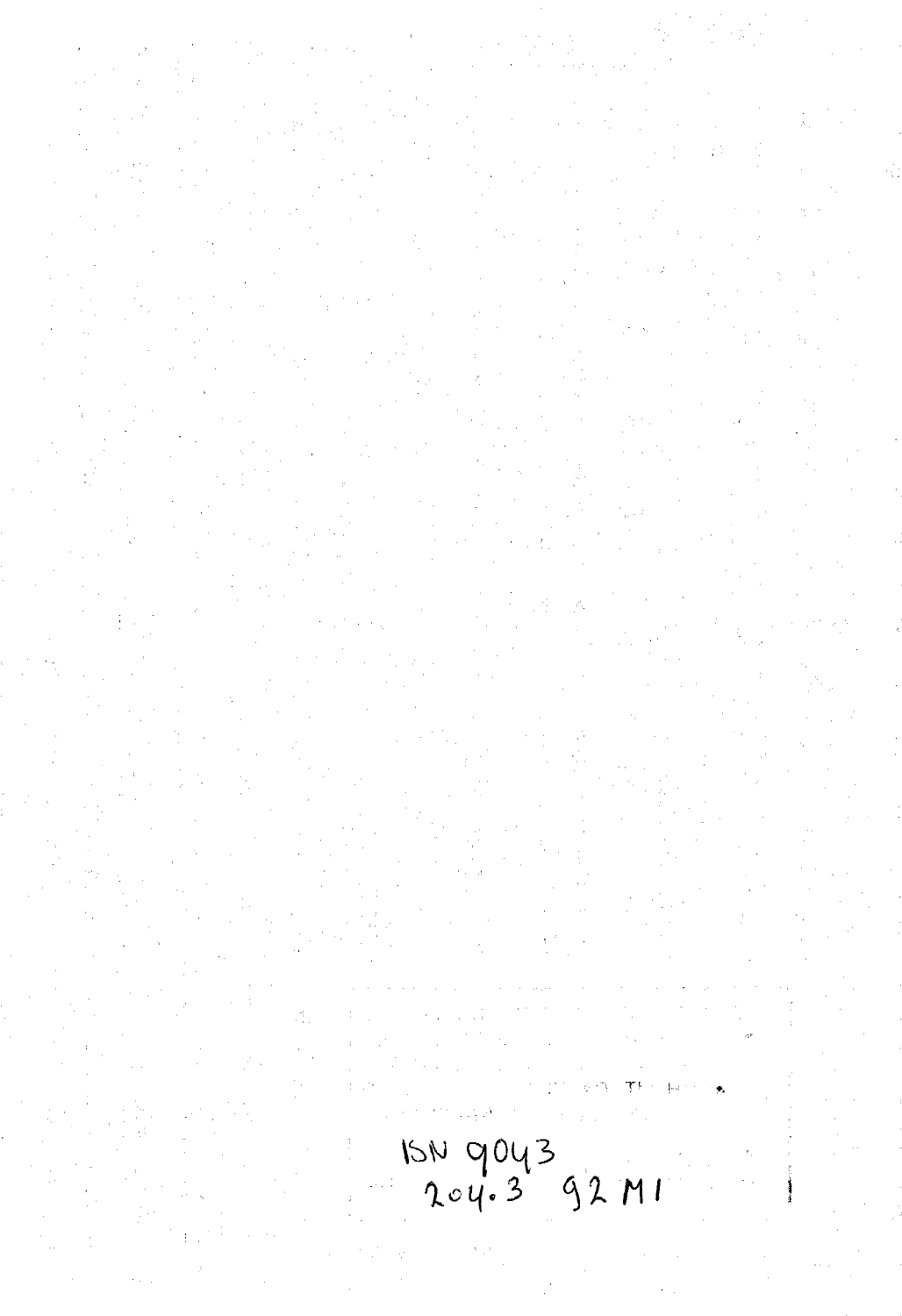# *Communication: Why?*

*Thomas and his five-year old daughter Sandra, in the village of Xumbi, Sierra Leone, know that they need water* - *to quench thirst, to cook food and to wash - and that they need to get rid of their daily excreta. They treasure life, and do not want to be sick. But they have no access to safe water and proper sanitation facilities.*

*Thomas has bilharzia and is anaemic. Dehydrated, Sandra is near death after a week of diarrhoea. Her prognosis is grim.*

*Mary and her seven-year-old son John, in a neighbouring village, had similar problems a year ago. Thanks to the visiting health team, they recovered. Then, with fanfare and little or no consultation with the community a well was dug and several latrines built, but these installations have not been used by most of the villagers, and the ills of Mary and John have returned. The chances for John to become a productive adult are slim.*

*This daily confrontation with debilitating diseases and death is unconscionable, when existing knowledge and technology has made such suffering unnecessary. It also leads inevitably to the loss of productivity that no community or nation can afford for economic growth and social progress, especially in the 1990s where most developing countries are undergoing structural adjustment programmes.*

*The sector has to go all out and use everything it's got to end such tragedies.*

This paper argues that effective communication that entails two-way interaction between the sector and its various partners will make a critical difference. It recommends a communication strategy to enhance partnership and participation and to maximize efforts and regaurees.

## **New Challenges**

Linked to water resources development, the environment movement and primary health care initiatives, the sector meets a basic need, and offers a natural and ready entry point for other aspects of development. But those concerned with the Water and Sanitation Decade's mission beyond 1990 realize that the seriousness of the current state of water and sanitation provision has not been presented persuasively enough to those who make key decisions. They know that resources allotted fall woefully short of what is needed and that new challenges demand more creative utilization of available resources. They also recognize that the effective use of improved water supplies and latrines must be based on participation and understanding.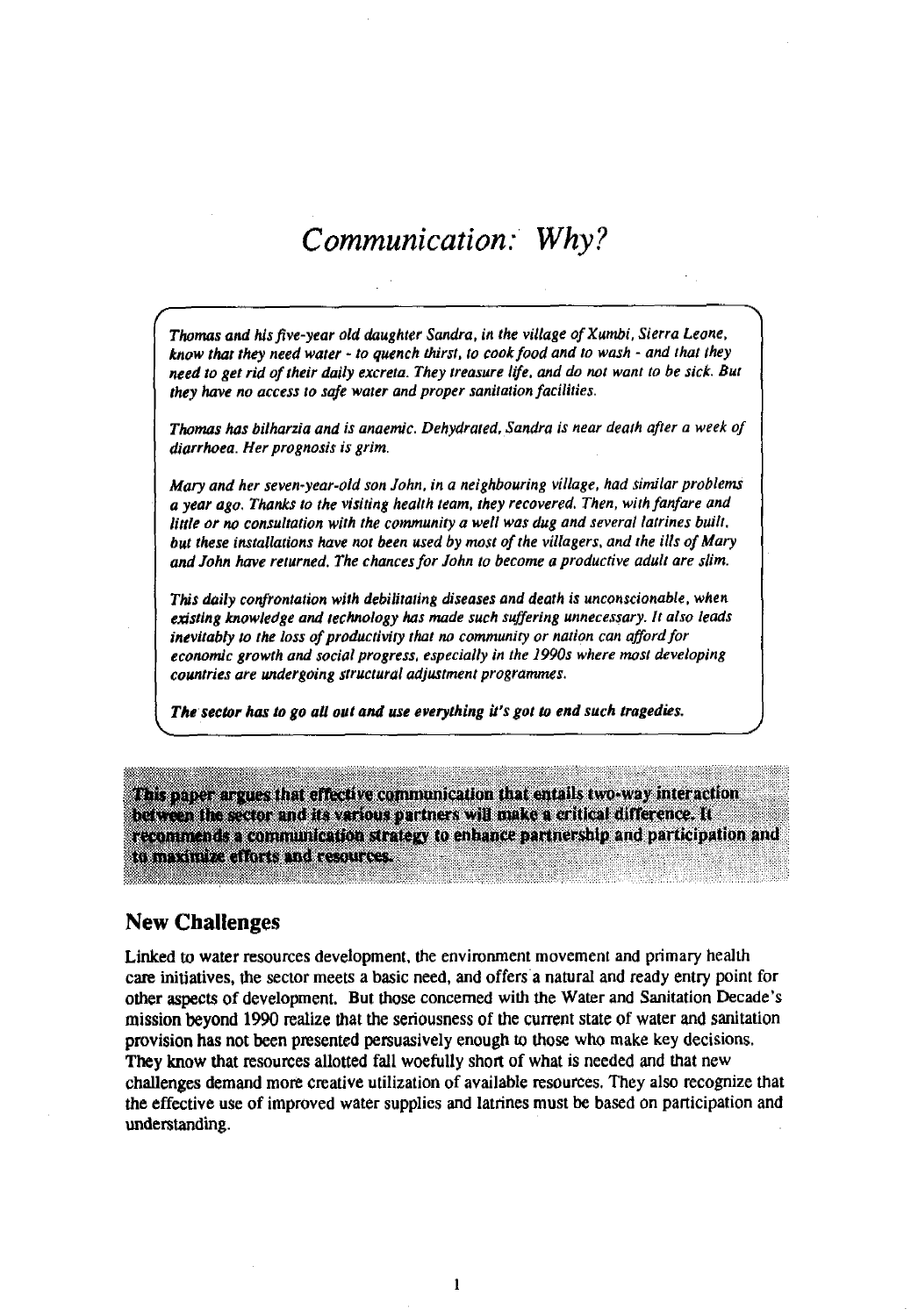A common thread running through these issues is the process of communication as an essential ingredient of all sector work. *Communication is an instrument for partnership and participation based on a two-way dialogue, where the senders and receivers of information interact on an equal footing leading to interchange and mutual discovery.*

### *Social mobilization: the success of immunization*

*"The public health success story of the last decade in which communication played the decisive role", that is how many people describe UNICEF's* **Universal Child Immunization** *social mobilization campaign. The goal was to bring vaccination to even the most remote area and motivate parents to bring their children for the full course of vaccines. In many countries large elements of society were engaged in the campaign: decision and policy makers, service providers, the media, the education system, religious leaders, other non-governmental partners.*

*The latest figures show that since 1977 for most diseases 82 percent of the people in the developing world have been immunized. For certain diseases that is more than in the United States!*

*UNICEF's Deputy Executive Director of Programmes,* **Mr. Richard Jolly,** *in a recent meeting of the Core group on Information, Education and Communication advised the water sector to learn from the successful UNICEF/WHO immunization campaign. He termed communication and social mobilization essential to successful action in programming.*

# **New Delhi Statement**

The need for enhanced communication was recognized at various regional meetings as well as at the New Delhi Global Consultation held during 1990, where field experiences and issues were analyzed to find ways to accelerate progress and enhance sustainability. The New Delhi Statement asked for "intensive efforts to raise awareness through communication and mobilization of all sections of.society". Participants at these meetings specifically requested strengthening political commitment, optimizing the use of resources, decentralizing planning and implementation, and involving communities by intensive mobilization through sharply focused communication and education efforts at all levels of operation.

There is now general acceptance that most water and sanitation-related problems must be tackled by the people in the villages and urban slums, who must be properly empowered and equipped to take actions themselves. Field workers must communicate more effectively with women as well as men in order to involve communities in planning and management of their own facilities and to facilitate hygiene education. Technical support must respond to the real needs in the communities. Moreover, environmental and urbanization concerns pose new challenges, which require innovative participatory approaches.

Each of these issues requires effective communication as a solid base for action.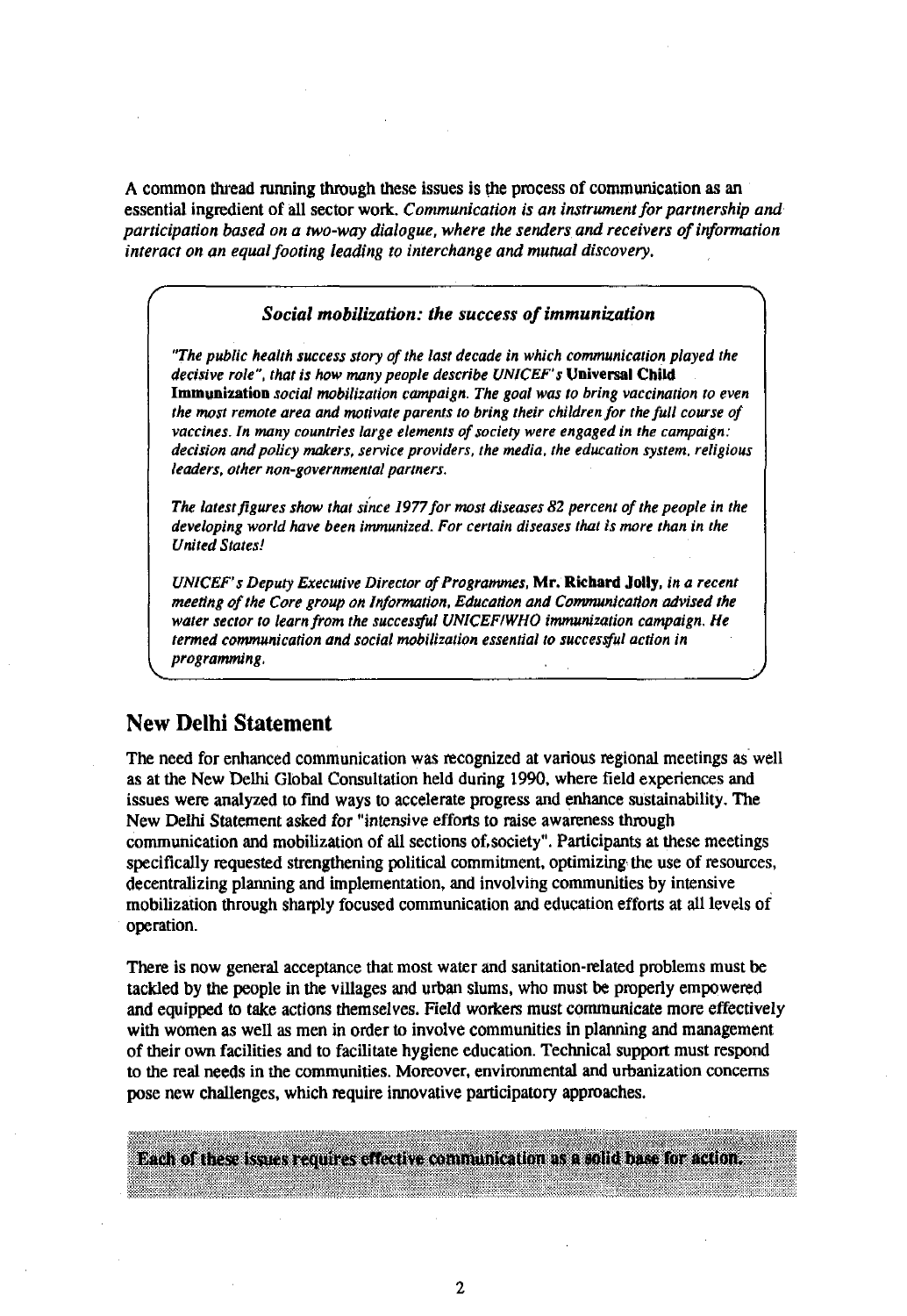In several countries, such as Brazil, Ghana, India and Indonesia, initial steps are being taken to address these communication issues. In many others, individual efforts at different levels have been made through campaigns at the policy level and education programmes in the communities. In spite of their good intention and their value as first •attempts, not all of these actions were truly effective; they were often isolated endeavours and worked like fireworks that have finite periods of illumination.

# **Collaborative Council Action**

**In** order to take up the communication challenges of the 1990s, the Core Group on Information, Education and Communication (IEC), following the recommendations of the earlier Temporary Working Group on Communication of Information, reviewed communication issues at length in a series of meetings both before and after the New Delhi Consultation. These included sessions in which a large number of developing countries participated. Their deliberations have led to a call for a coherent, integrated and multidimensional communication strategy as an underlying thrust of all sector work, directed at mobilizing all societal elements and maximizing effectiveness of efforts.

The Water Supply and Sanifation Collaborative Council in its Oslo meeting in September 1991, reconfirmed the need for intensified action on communication/ promotion activities at the global, national and local level. The Council delegated the mandate to decide on a strategy to a Working Group which will continue the work of **2** Core Group. It also expressed the need to establish an appropriate workforce and **ko raise** resources to undertake specific activities. ; .:.>,"•,<•• . • . • ••: 'V; - *-7V: i:.-'*

# **Continuum of activities**

*<fc&miy:{y*

The strategy calls for a continuum of communication activities. At one end are efforts that generate political will, change policy and mobilize resources. At the other are community dialogue and feedback to enhance community management, cost recovery and participatory hygiene education. In between, they include intemalization of all available experience within the sector, fostering intersectoral support, and the use of monitoring and evaluation results for advocacy.

Decentralization is a guiding principle for the strategy. Every segment and sub- segment of audience is different, and each has its own order of priorities and economic, social and cultural perspective on water and sanitation. A decentralized approach to communication activities is better positioned to address the needs of the community and affords a closer aim at the problems.

*The concept of dialogue and interpersonal communication should apply throughout the continuum. This is as important for advocacy work with legislators as for hygiene education efforts with villagers.*

The involvement of the community - in issue identification, message design, dissemination, monitoring and impact evaluation - will provide the vital feedback needed. More important, such involvement will enhance a true sense of partnership in the effort, a critical ingredient for the strategy to become successful.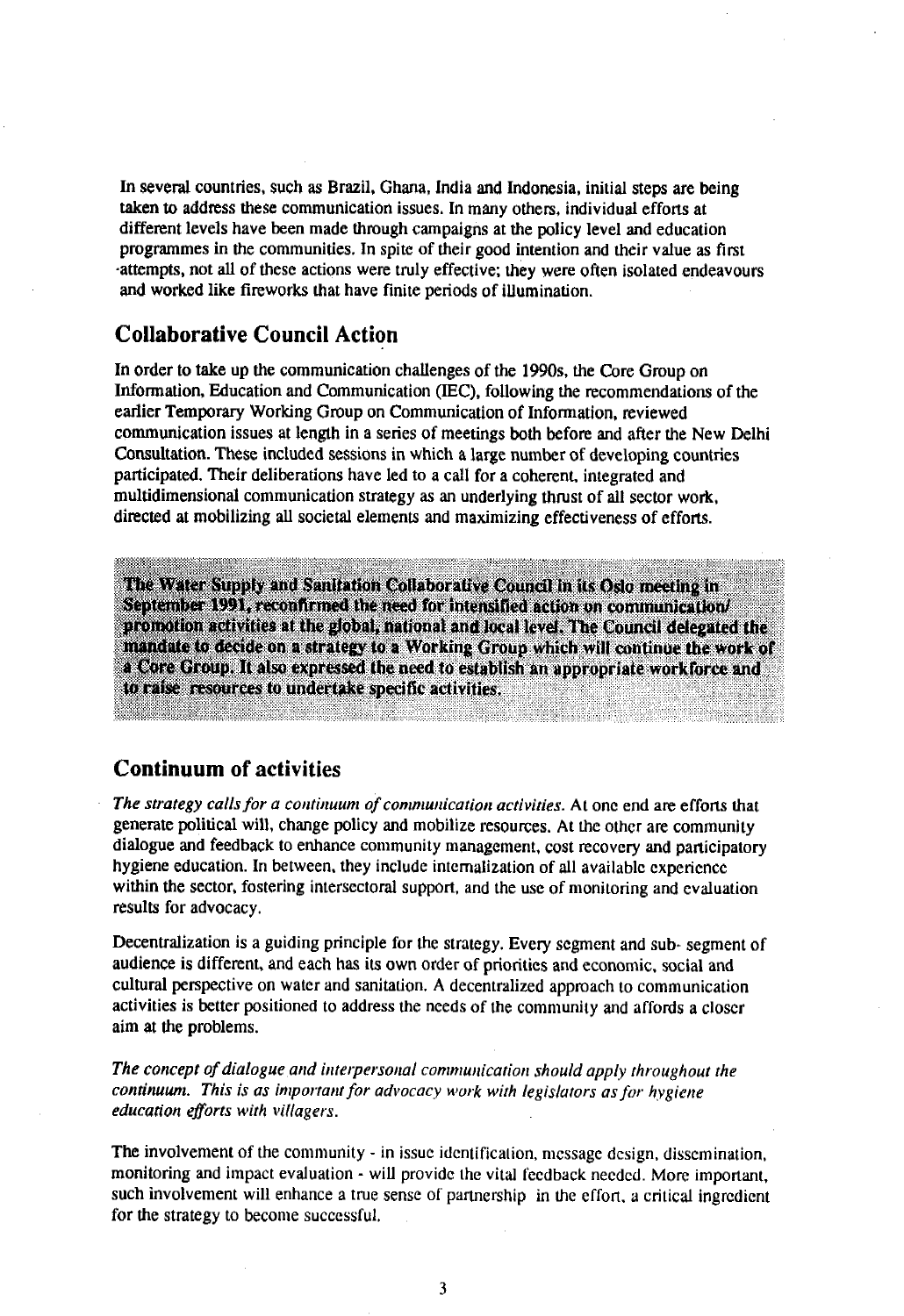Each activity in the continuum can affect, and be affected by, the others; they should be mutually supportive, and their synergistic impact should lead to better results.

### *Communication Strategy in India*

*The Government of India Is showing a good example of a communication strategy to help implement its ambitious water supply and sanitation programme in the country. Since the inception of National Drinking Water Mission for Rural Water Supply in India in 1986, communication has occupied the centre stage of planning as an important tool to achieve a broader and sustainable coverage with safe drinking water.*

*Building on communication the Indian government, with active support of UNICEF, has developed and adopted the strategy in support of community participation and management and hygiene education. Women were identified as the prime movers in the strategy.*

*Recently this strategy has been accepted by the Government of India for the next five years. Rather than a centralized approach, a decentralized development of skills is emphasized. Communication methodologies are being based on local conditions.*

## **Audience Segmentation**

Segmentation of audiences and their communication needs is essential for effective communication. Without understanding the differences among various segments or sub-segments, it is difficult to design productive messages that call for change.

While basic themes remain essentially the same, the fine-tuning of the message content, the choice of media mix, and the designing and packaging of the messages will vary. The variation will depend on audience and circumstances in each case.

*The communication strategy should in the long run encompass all sections of society. But in the short term the priority target segments should be those who make and influence decisions: sector people, policy people and users.*

The sector includes all those who work in the water and **The Sector People** sanitation field, from planners to field implementers in governments, voluntary agencies, and ESAs. By and

large, the water and sanitation sector has not been very effective in communicating with the policy people, nor with the communities they serve. Many in the sector assume support from the top and participation from below as given, since the need for their work is so obvious. Yet it is they who, more than the others, must recognize the need for communication and apply it in their work.

In order to face the challenges ahead, sector people must first internalize the lessons of the Decade and make the necessary changes in their outlook. They should also improve their ability to communicate effectively with other levels and beyond the sector. Everyone in the sector can and should play a role in communication on an interpersonal basis. Hence, an intensive and persistent orientation and training effort is required.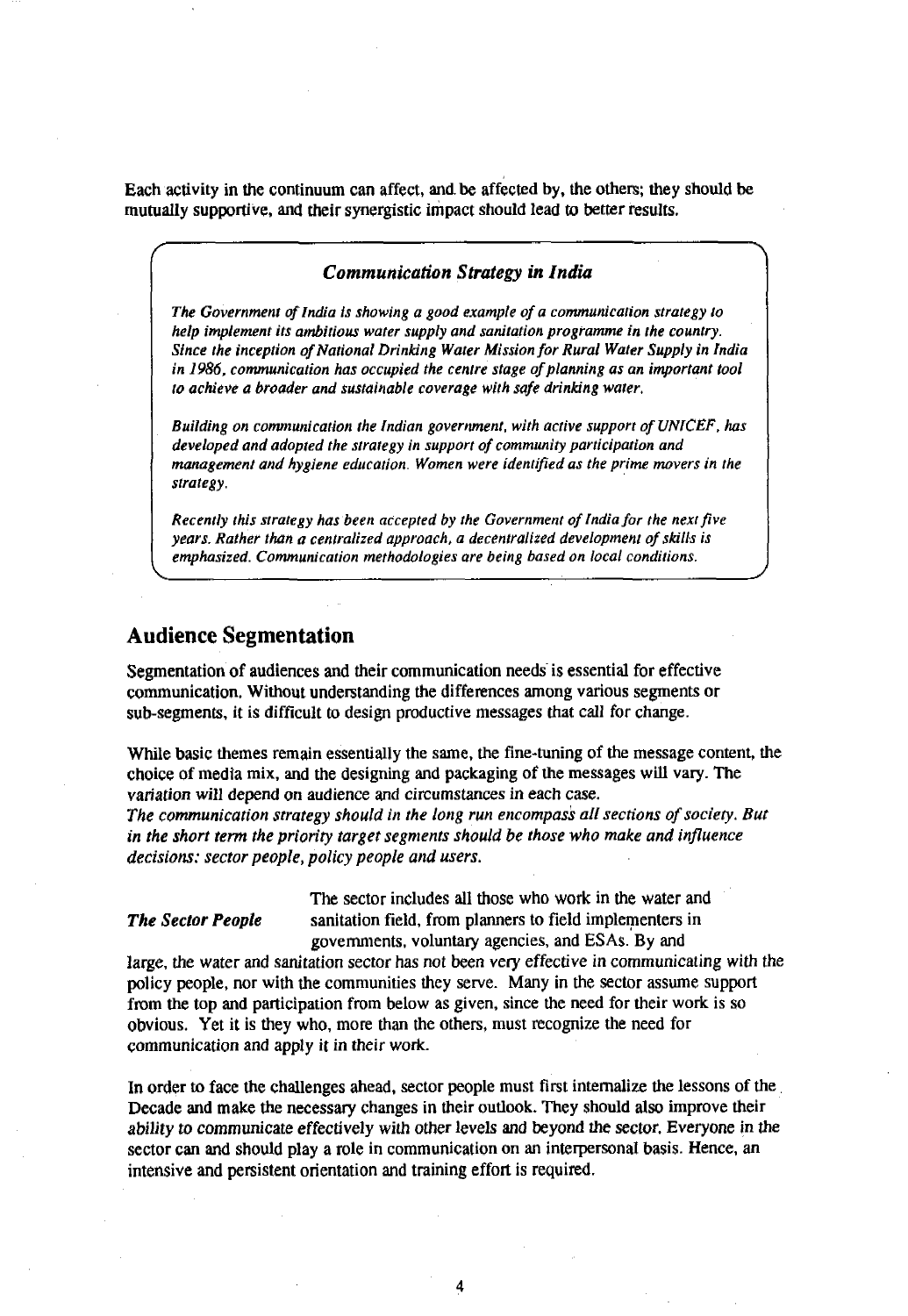Members of the Council and other leaders can be effective advocates for the sector at the highest policy level in their respective country or agency, and can help persuade others in the sector to accept communication as a key component in their work. Managers should be able to articulate, with data, the benefits of their projects more forcefully. Field workers tnust communicate with the communities they serve in order to provoke feedback and to bring about involvement and action. *If a critical mass of concern and interest is generafd within the sector, communication will become a new and powerful thrust.*

Those who make policy decisions and influence development **The Policy People** priorities include political leaders, legislators, top civil servants, economic planners. Given finite resources, they are

hard pressed from all sides to choose one sector over the others. Frequently, the most active, the loudest and most persuasive group gets the most attention in an increasingly competitive environment, and obtains a larger share of scarce resources.

The policy people also need to appreciate the importance of new challenges ahead, and the role of community management and decentralization, and should encourage such developments. To mobilize the policy people, it is important to have the data and information they need to discharge their respective responsibilities. They include data on why water and sanitation needs constitute:

- a) a politically viable priority with a broad base, supported electorally or otherwise,
- b) a sound investment in human development that is cost-effective and yields health and economic benefits, and
- c) a social imperative that can no longer be ignored.

Assigning the sector the necessary resources and obtaining the commitment to sustainability, require effective communication activities on a broad-scale and continuing basis. Included in this segment of audience are opinion makers and influential personages, and those in the mass media who help set the public agenda and those of politicians and public servants.

The users are the people the sector is all about. Their *The Users* circumstances - economic, social and cultural - must be first taken into account in designing any intervention.

Communication with communities is needed for situation analysis, identification of problems, mobilization and management of resources, and constant feedback.

Having wells and latrines located at the right places for convenient use and proper maintenance requires a process of communication and consultation that leads to decisions shared by the community about the planning, building and management of these facilities. If field workers do not know how to communicate effectively with the community, they cannot seek out the underlying causes that block community actions. Not can they support villagers in learning about bacteria in polluted water and human excreta, so that they can make informed choices.

Community management represents involvement, which leads to sustainability. Since facilities are new to many communities, communication is needed to acquaint the people with their management. Cost recovery, too, may be a new element, and effective communication can help them understand the reasons for payment for services."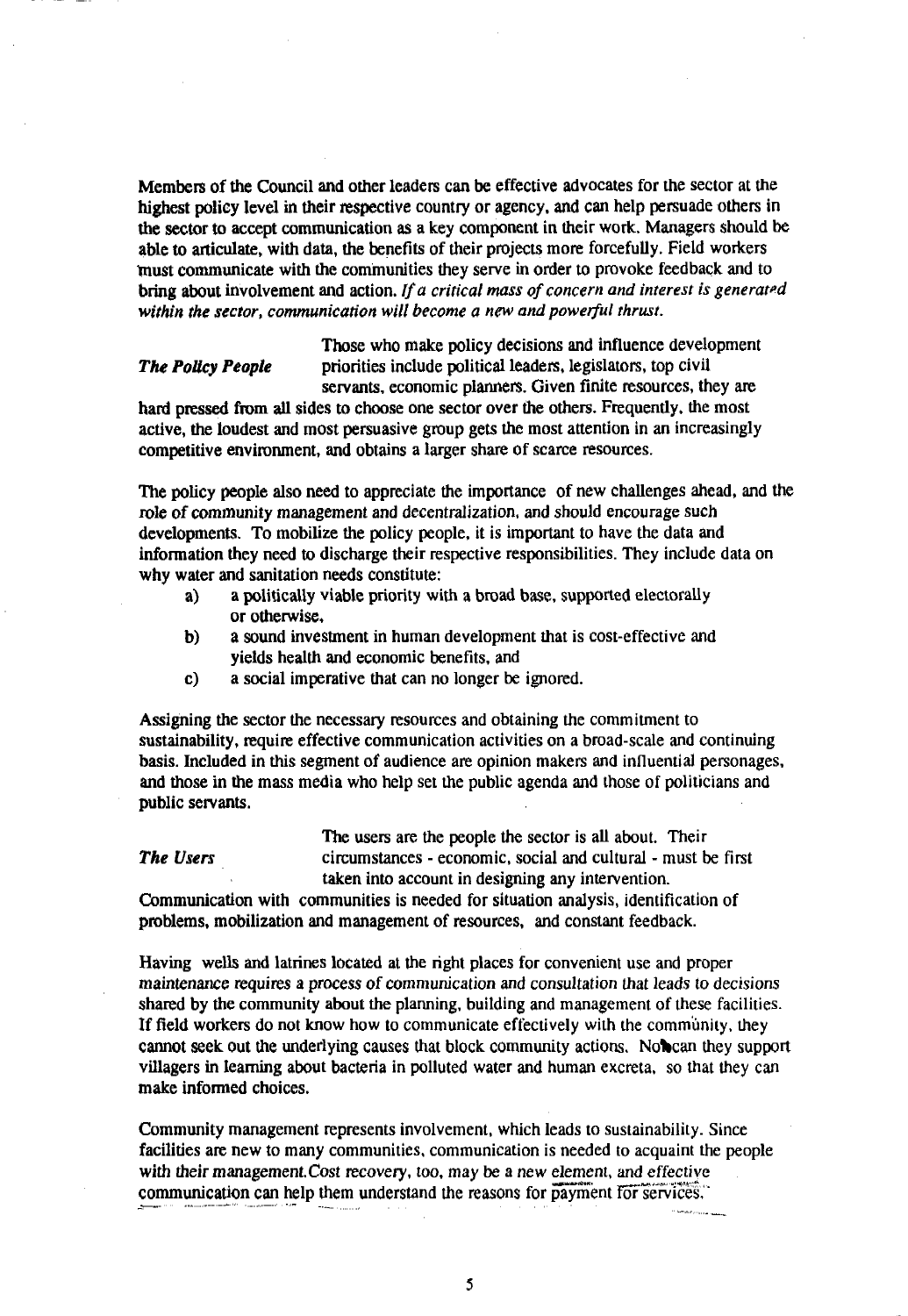### *The Water Utilization Project in Ghana*

*Ghana provides an illustrative example of the difference communication can make at project level. Since 1973 the Ghana Water and Sewerage Corporation with the help of the Canadian International Development Agency (CIDA) has worked in the Upper Regions to make a significant improvement in the health and productive capacity of the residents there.*

*To improve on the limited results from the earlier phases the project added a massive water/health education programme in late 1985. The new programme combined adult educational strategies with radio learning groups in a mass training and village education drive. The programme concentrated its efforts on a few carefully chosen topics and messages.*

*An evaluation in June 1990 of the Water Utilization Project, well described in an attractive document (available at the Oslo Global Forum), pointed to some notable achievements:*

- **»** *a high proportion of pumps were delivering safe water; compared to other projects the percentage was remarkably high;*
- **»** *the project had built a network of 5,000 Community Water Organizers (50 %* women) at more than 2,500 pump sites;
- *» the knowledge of the linkage between safe water and water-borne disease had increased and there was some evidence of health improvement;*
- **»** *a start had been made on effective inter-agency cooperation in water and health promotion activities.*

**Effective sector work means: effective communication** 

# **Support for Action**

/

The locus of action is predominantly at the country level, in the field, near the villages and in the slums of urban centres. All implementation efforts must focus on support for country-based action. This is a point that deserves reiteration.

In promoting and supporting the integrated communication approach, countries need to develop their own capacity at the local, provincial and national level. Orientation and training are therefore among the first steps of the communication strategy. To start if off, responsibility for initiating action needs *to* be assigned. Operational activities may be assumed by one of the more active and centrally located national units of the water and sanitation sector.

Governments as well as ESAs need to review their policies, reorient priorities, assign responsibilities, build capacities and set communication objectives. Evaluating existing programmes vis a vis the communication continuum should reveal the gaps pointing to activities that need to be undertaken.

At the global level, a variety of support activities are needed, such as advocacy and promotion, resource identification, compilation of successes and lessons for adaptation and replication, coordination of initiatives, technical support to the countries on communication

6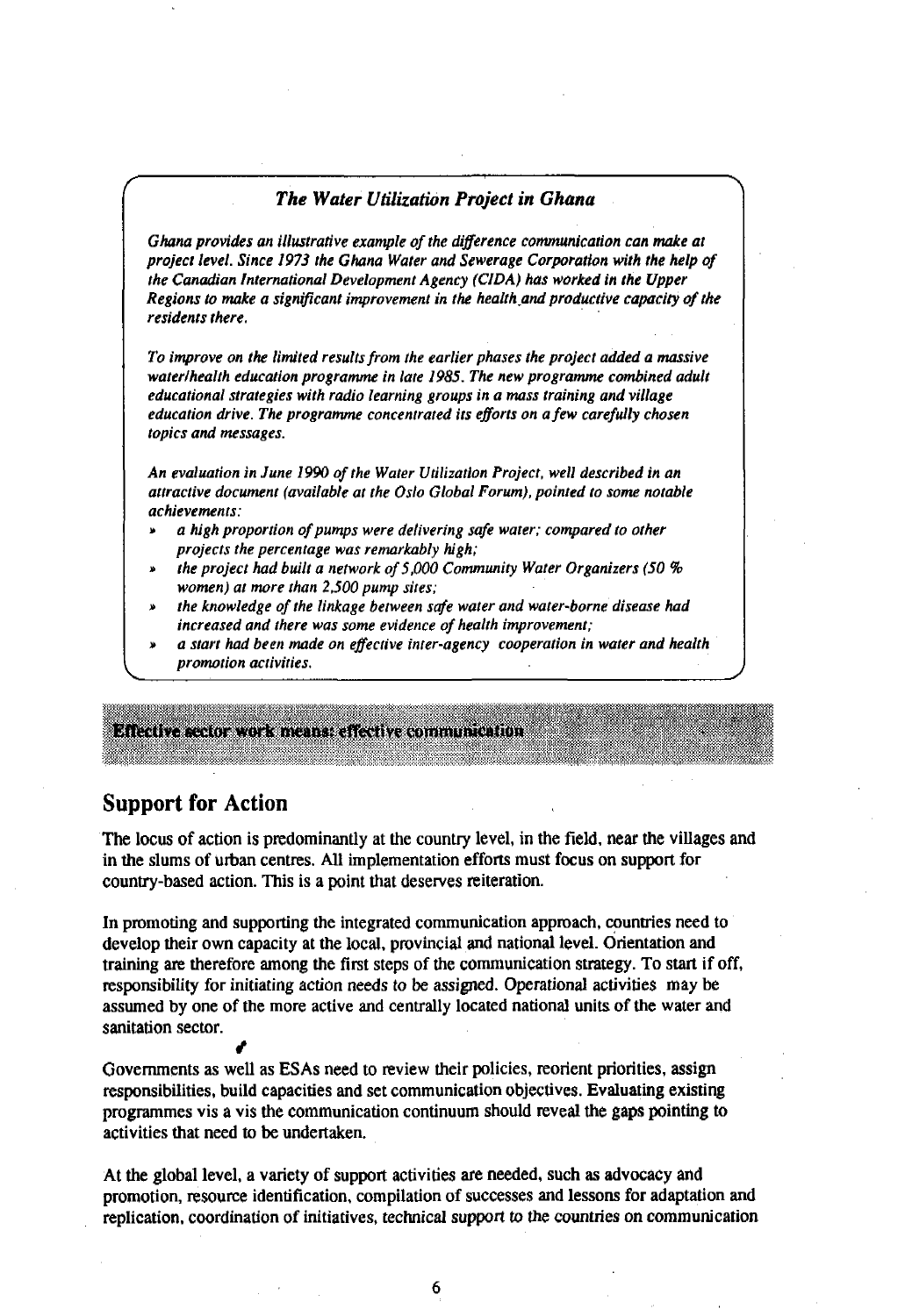programme planning, information exchange, and training and orientation activities. Some central arrangement to provide supportive services is essential, especially during the initial stage.

These crucial communication inputs at various levels obviously require financial resources. It is justifiable to earmark a percentage of the sector's resources to activities at all levels in the communication continuum. Investing in the continuum pays off in improved results in many areas: it will strengthen political will, generate more resources, involve communities, promote community management and cost recovery, and ensure better maintenance of facilities. Effective communication will facilitate behavioral change at the grassroots level through hygiene education for proper usage of facilities. *Indeed, communication may make or break the movement toward water and sanitation for all.*

### *Country action:*

### *a simplified communication development approach*

- *» Briefing session with senior colleagues on potential of communication strategy*
- \* *Promotion of communication as essential element of sector work, and working towards introduction of communication in sector policies*
- » *Review of communication needs and opportunities*
- *» Assignment of responsibility for implementation of communication strategy, including authority and budget*
- *» Prioritization of needed action*
- *» Discussion of forthcoming action in session with senior sector officers and ESAs*
- *» Orientation and training workshops*
- *» Design of specific communication inputs, based on operation research, in selected priority areas*
- » *Implementation*

### *Central support unit: four scenarios*

*In support of country actions, four scenarios for a service-oriented central unit are possible, each with their own budgetary implications. In sequence of decreasing effectiveness they are:*

- *a separate unit with three full-time officers, operating from an office located at one of the agencies active in this area, with a budget provided by partners on a shared basis;*
- » *a decentralized unit, operating through full-time officers working from different organizations active in this area, with one of these as lead agency, and with a budget provided by partners on a shared basis;*
- » *responsibility assigned to one of the agencies active in this area, operating through part-time officers, with a budget provided by partners on a shared basis;*
- • *continuation of work through a working group with ad-hoc inputs, hut with a budget provided by partners on a shared basis.*